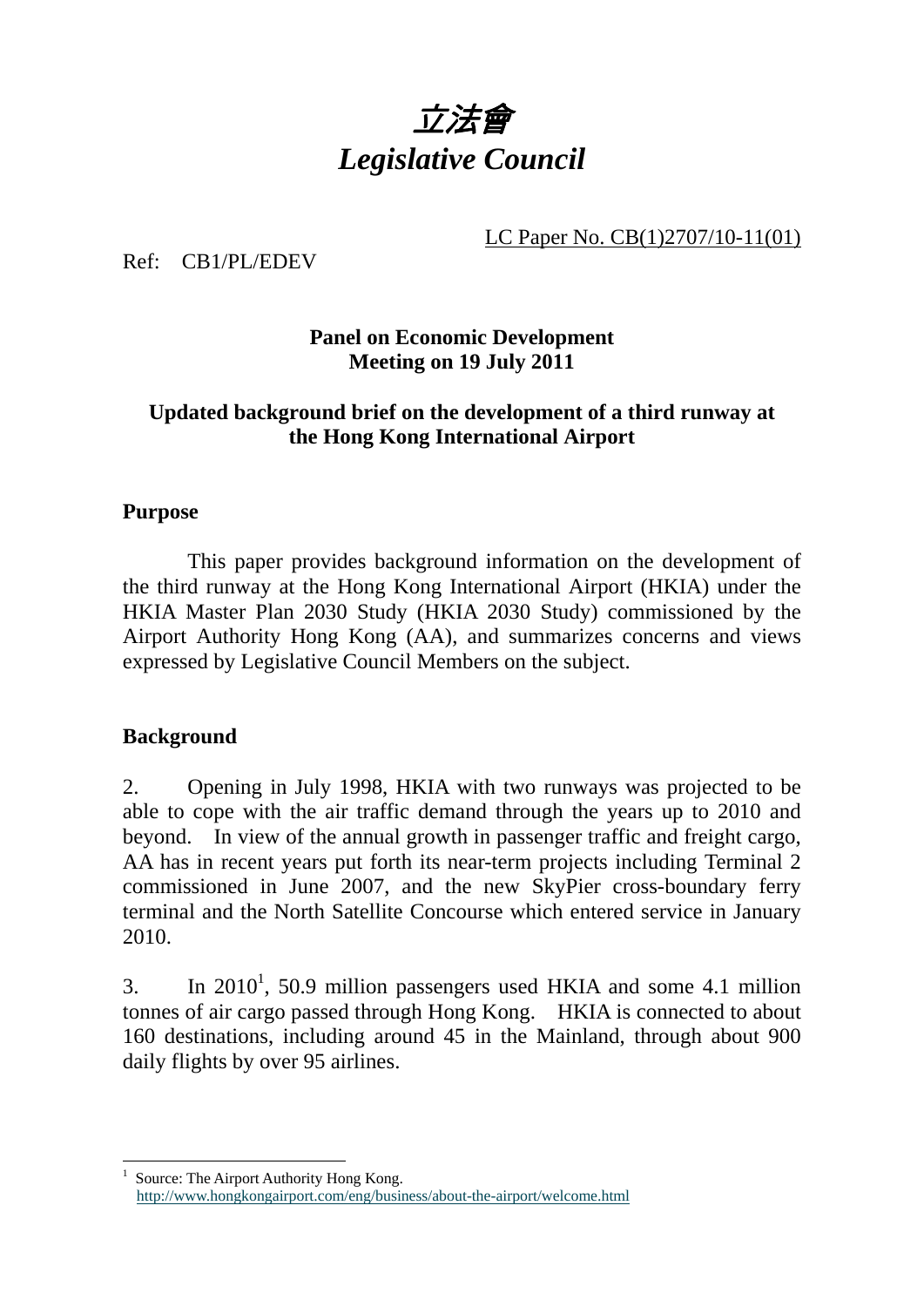The need to build a third runway

1

4. HKIA 2025, released in December 2006, estimated that HKIA would serve close to 80 million passengers, handle 8 million tonnes of cargo and 490 000 aircraft movements per year by 2025. On 22 January 2007, AA briefed the Panel on Economic Services<sup>2</sup> (the ES Panel) on the SkyCity development project covered in HKIA 2025 which indicated that AA would work with the Civil Aviation Department (CAD) to assess the feasibility of a third runway and conduct relevant feasibility studies.

5. In response to increasing calls for enhancing HKIA's runway capacity to cope with the rapid growth in air traffic volume, CAD and AA commissioned a consultancy study on Hong Kong airspace and runway capacity in July  $2007<sup>3</sup>$ . The study, which was completed in December 2007, recommended a total of 46 measures for enhancing the capacity of the existing two runways. With the successful implementation of the measures, the maximum runway capacity of the existing two runways could gradually reach 68 aircraft movements per hour by 2015. To achieve this, CAD would reform its existing air traffic control (ATC) philosophy, improve the flight procedures and operations, and review its ATC-related manpower resources. CAD would also continue to liaise with civil aviation authorities of the Mainland and Macao via the tripartite working group with a view to improving the use of airspace and the co-ordination of air traffic management in the Pearl River Delta (PRD) region.

6. To cope with air traffic demand up to 2020, AA is taking forward a midfield expansion project to provide a Midfield Concourse, additional aircraft stands and apron facilities, which will maximize the use of the two existing runways and increase the handling capacity of the airport to 70 million passengers and 6 million tonnes of cargo. Phase I works are expected to begin in the third quarter of 2011 for completion in mid 2015.

7. To enhance runway capacity in the longer term, AA commissioned the HKIA 2030 Study in July 2008 to look at the infrastructural development needs of the airport up to 2030. AA also commissioned a study on the engineering and environmental feasibility of the third runway proposal.

8. After three years of study and review by the consultants and AA management, with inputs from professionals of the airport community, two

 $2\degree$  The Panel on Economic Services was renamed as the Panel on Economic Development with effect from the 2007-2008 session.

<sup>&</sup>lt;sup>3</sup> CAD and AA commissioned the National Air Traffic Services (NATS) of the United Kingdom to study the Hong Kong airspace and runway capacity in July 2007.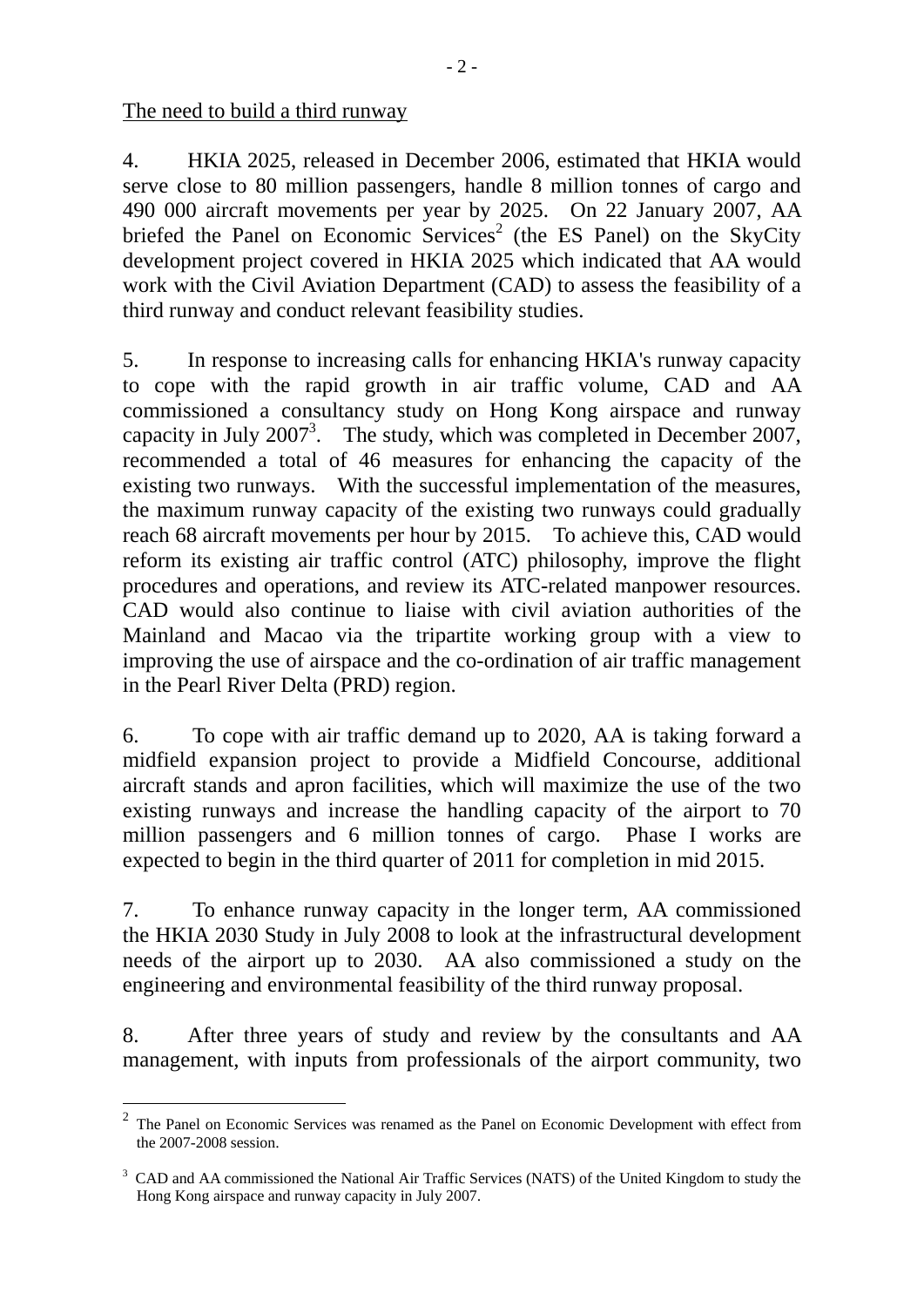different development options for HKIA's future expansion were proposed in the HKIA Master Plan 2030 which was released on 2 June 2011 for public consultation until 2 September 2011. The first option maintains the existing two-runway system but makes enhancements to the terminal and apron facilities to increase HKIA's capacity. However, this option can meet the estimated air traffic demand in the medium term, and HKIA will reach its maximum runway capacity sometime around 2020. The second option envisages the building of a third runway and its associated terminal, airfield and apron facilities, which requires the reclamation of about 650 hectares of land north of the existing airport island. This option will enable HKIA to meet forecast traffic demand and maintain its extensive air network and connectivity up to and possibly beyond 2030. A comparison of the two options is in the **Appendix**. The Government will receive a recommendation on the way forward from AA by the end of 2011.

### **Views of Members on the third runway**

#### *Motions moved at Council meetings*

9. Hon CHAN Kam-lam moved a motion at the Council meeting on 6 December 2006 on "Strengthening Hong Kong's capability in immediate transshipment", urging the Government to, inter alia, augment the throughput of immediate transshipment, such as expeditiously constructing the third runway at HKIA. The motion as amended by Hon SIN Chung-kai was passed.

10. Hon Mrs Sophie LEUNG moved a motion at the Council meeting on 24 June 2009 on "Seizing the chance to turn the risks from the 'Three Direct Links' across the Taiwan Strait into opportunities", urging the Government to, inter alia, study the construction of the third runway for HKIA. The motion as amended by Hon Tommy CHEUNG, Hon IP Wai-ming, Hon WONG Ting-kwong and Dr Hon Priscilla LEUNG was passed.

11. Hon IP Kwok-him moved a motion at the Council meeting on 30 March 2011 on "Implementing the Twelfth Five-Year Plan", urging the Government to, inter alia, expeditiously study and implement the construction of a third runway to consolidate and enhance Hong Kong's status as an aviation centre. The motion as amended by Hon Miriam LAU was passed.

#### *Questions raised at Council meeting*

12. Hon Albert CHAN raised a written question on HKIA Master Plan 2030 at the Council meeting on 12 January 2011. According to the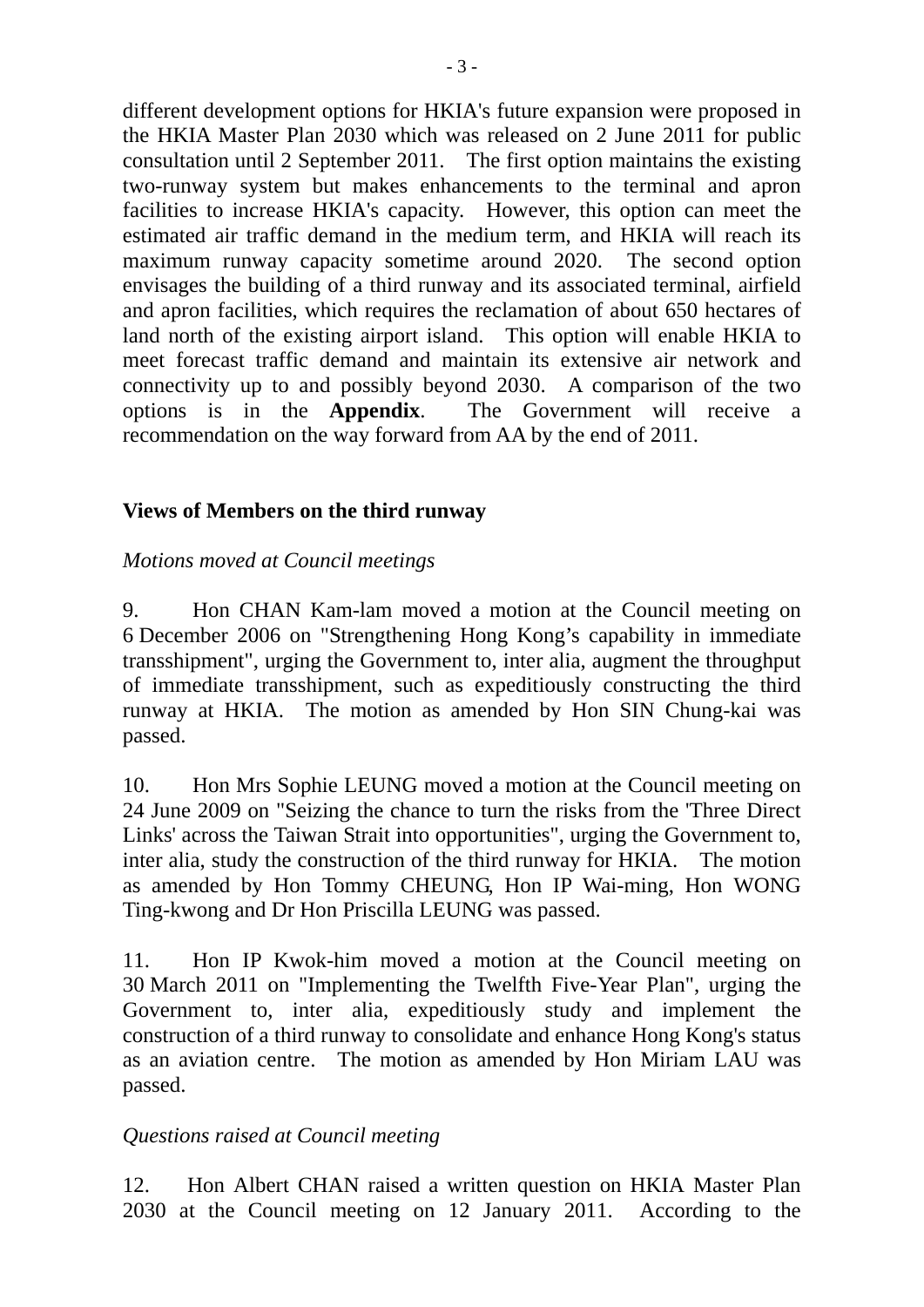Administration's reply, the HKIA Master Plan 2030 on airport developments in the next twenty years would explore different development strategies and options, including the feasibility of building a third runway. These studies were substantially completed, and AA was drafting a study report. As for nuisance caused by aircraft noise upon the construction of the third runway, the Administration advised that the studies related to the HKIA Master Plan 2030 included preliminary environmental impact assessment, which included reviewing and updating the Noise Exposure Forecast 25 contours on the basis of the latest airport design capacity.

13. Hon Frederick FUNG raised a written question on HKIA Master Plan 2030 at the Council meeting on 8 June 2011. Whilst expressing concern on the implementation timetable and financial arrangements for the construction of the third runway, he enquired how AA would encompass the diverse views raised during the consultation process and propose measures to reduce the adverse effects of the projects before finalizing the decision. He also urged the authorities to step up communication and consultation on the construction of the third runway with the stakeholders who were critically affected, and avoid possible legal challenges which might arise from errors, slippages and faults in the statutory procedures. The Government indicated that it would carefully consider the recommendation with a view to deciding on the next stage of work, including making an in-principle decision on the strategic direction of future airport developments, exploring the funding arrangements and pursuing detailed engineering design and statutory environmental impact assessment.

## *Discussions at the Panel on Economic Development*

14. When the Administration briefed the Panel on Economic Development (the Panel) on the consultancy study on Hong Kong airspace and runway capacity at the meeting on 17 March 2008, members considered that construction of a third runway at HKIA would be essential to its future development and competitiveness, and the Administration should critically examine such need and work out forward-looking plans for the development of HKIA.

15. During the policy briefing on 16 October 2009, Panel members requested the Administration to speed up the feasibility study on building a third runway so that it could be commissioned in a timely manner to cope with the air traffic demand. They considered that the implementation of the third runway would create more job opportunities and benefit the aviation and logistics industries.

16. When the Panel discussed the Framework Agreement on Hong Kong/Guangdong Co-operation in respect of logistics development on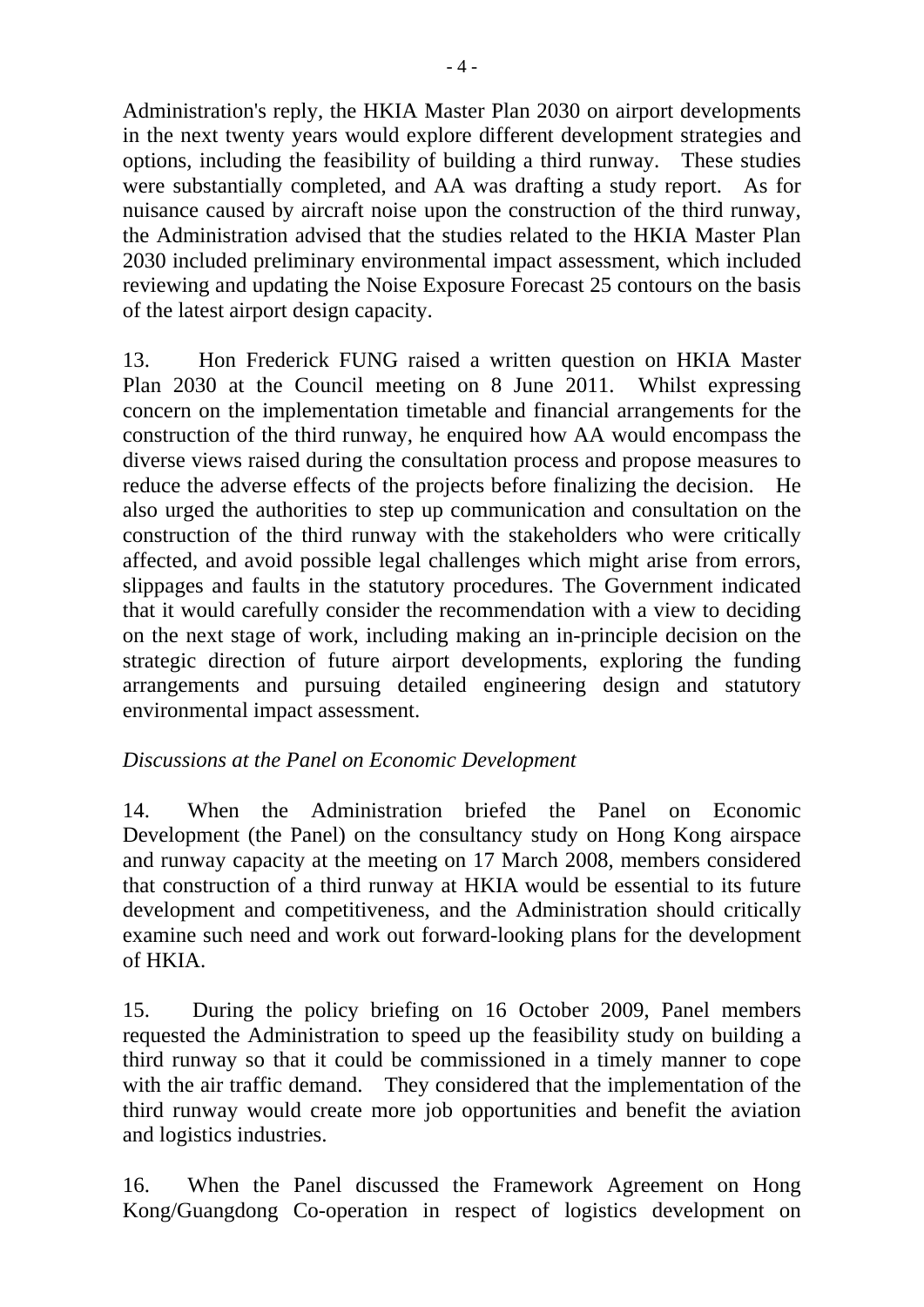28 June 2010, members again urged the Government to proactively take forward the third runway, and allow adequate time for conducting public consultation and resolving objections, if any, so as to avoid delay in the overall implementation.

17. During the policy briefing for the Panel on 15 October 2010, the Administration indicated that upon the completion of the HKIA 2030 Study, there would be a public consultation process which was expected to take place in the first half of 2011. The consultation would be very thorough as it involved various aspects such as economic development, environmental protection and conservation, biodiversity, and concerns of the residents in the area.

18. At the Panel meeting on 10 June 2011, the Administration and AA briefed members on HKIA Master Plan 2030. Panel members in general considered the building of the third runway conducive to maintaining Hong Kong's competitiveness in aviation, tourism, logistics and related sectors, particularly in view of the impending expansion of the airports in the PRD region. However, some members expressed concern about the huge construction cost and its impact on the future airport charges which might undermine the competitiveness of Hong Kong's aviation industry. There was a suggestion of building a shorter runway to economize on the cost.

19. While agreeing that consideration should be given to the needs of economic development when deciding whether to take forward the third runway, some members stressed that it was necessary to assess and minimize the cumulative environmental impacts, including impacts on the habitat of the Chinese White Dolphins, and the noise nuisance and air quality impacts arising from the operation of the new runway. Panel members urged AAHK to maintain on-going dialogue with the environmental concern groups during the consultation and construction processes.

## **Latest position**

20. At the meeting on 10 June 2011, the Panel decided to meet with airport-related sectors and the Administration on 19 July 2011 to discuss the HKIA Master Plan 2030. The Administration was requested to provide all reports prepared by each of the nine consultants appointed for the development of the HKIA Master Plan 2030.

#### **References**

21. The relevant papers are available at the following links:-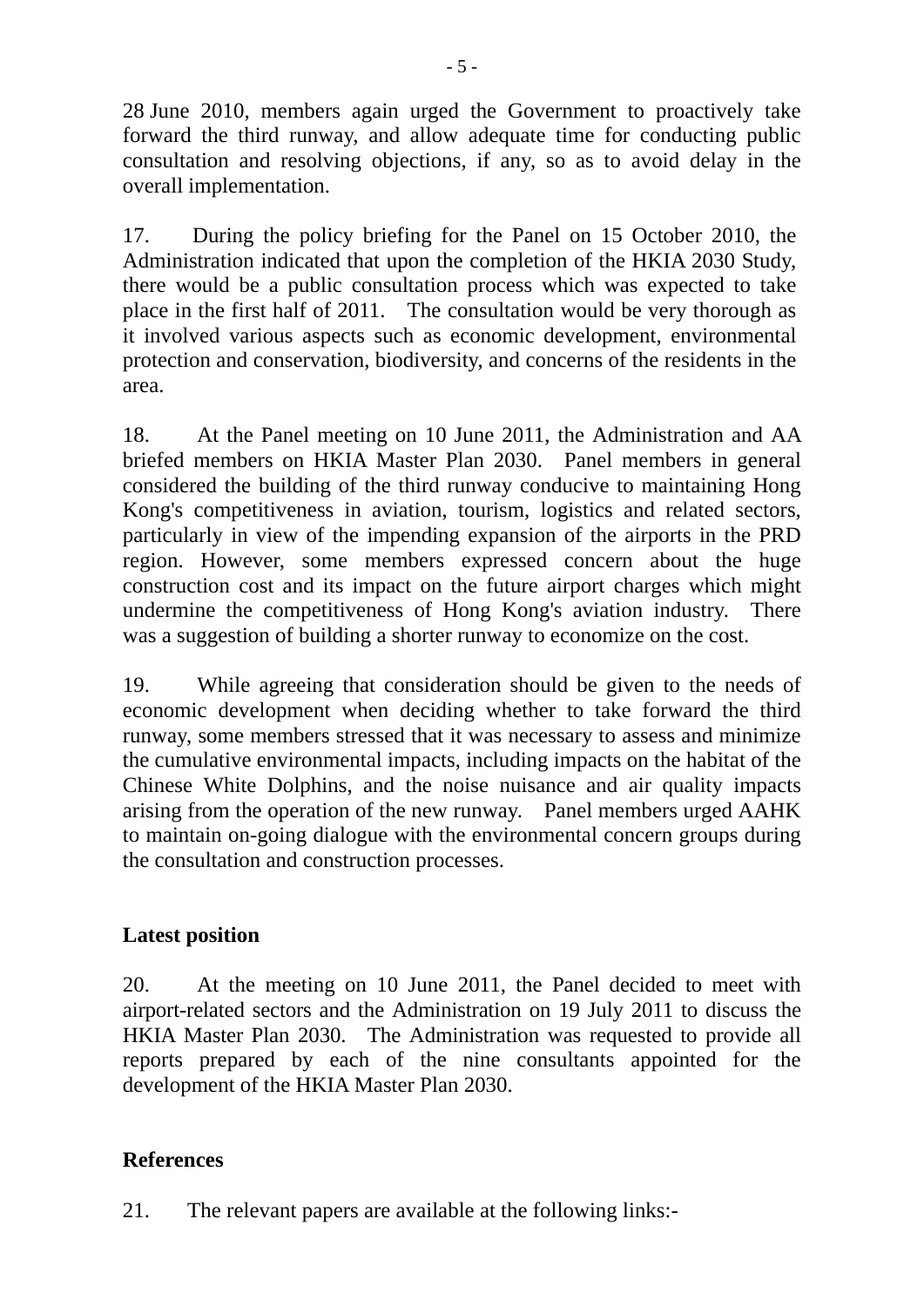- 6 -

Motion on "Strengthening Hong Kong's capability in immediate transhipment" moved by Hon CHAN Kam-lam at the Council meeting on 6 December 2006 (page 218)

http://www.legco.gov.hk/yr06-07/english/counmtg/hansard/cm1206-translate -e.pdf

Information paper provided by the Airport Authority Hong Kong on SkyCity Development at the Hong Kong International Airport http://www.legco.gov.hk/yr06-07/english/panels/es/papers/es0122cb1-730-4 e.pdf

Information paper provided by the Airport Authority Hong Kong and Civil Aviation Department on Development of key aviation support services at the Hong Kong International Airport (LC Paper No. CB(1)1675/06-07(04)) http://www.legco.gov.hk/yr06-07/english/panels/es/papers/es0528cb1-1675-4 -e.pdf

Press release on "Hong Kong International Airport Celebrates the Grand Opening of Terminal 2 and the  $10^{th}$  Anniversary of the HKSAR" issued by the Airport Authority Hong Kong on 1 June 2007 http://www.hongkongairport.com/eng/media/press-releases/pr\_889.html

Minutes of Panel meeting on 17 March 2008 http://www.legco.gov.hk/yr07-08/english/panels/es/minutes/ev080317.pdf

Administration's paper on consultancy study on Hong Kong airspace and runway capacity

http://www.legco.gov.hk/yr07-08/english/panels/es/papers/edev0317cb1-103 0-5-e.pdf

Motion on "Seizing the chance to turn the risks from the 'Three Direct Links' across the Taiwan Strait into opportunities" moved by Hon Mrs Sophie LEUNG at the Council meeting on 24 June 2009 (page 278) http://www.legco.gov.hk/yr08-09/english/counmtg/hansard/cm0624-translate -e.pdf

Minutes of Panel special meeting on 16 October 2009 (paragraphs 40-44) http://www.legco.gov.hk/yr09-10/english/panels/edev/minutes/edev20091016 .pdf

Press release on "Airport's New SkyPier and North Satellite Concourse Officially Opened" issued by the Airport Authority Hong Kong on 15 January 2010

http://www.hongkongairport.com/eng/media/press-releases/pr\_983.html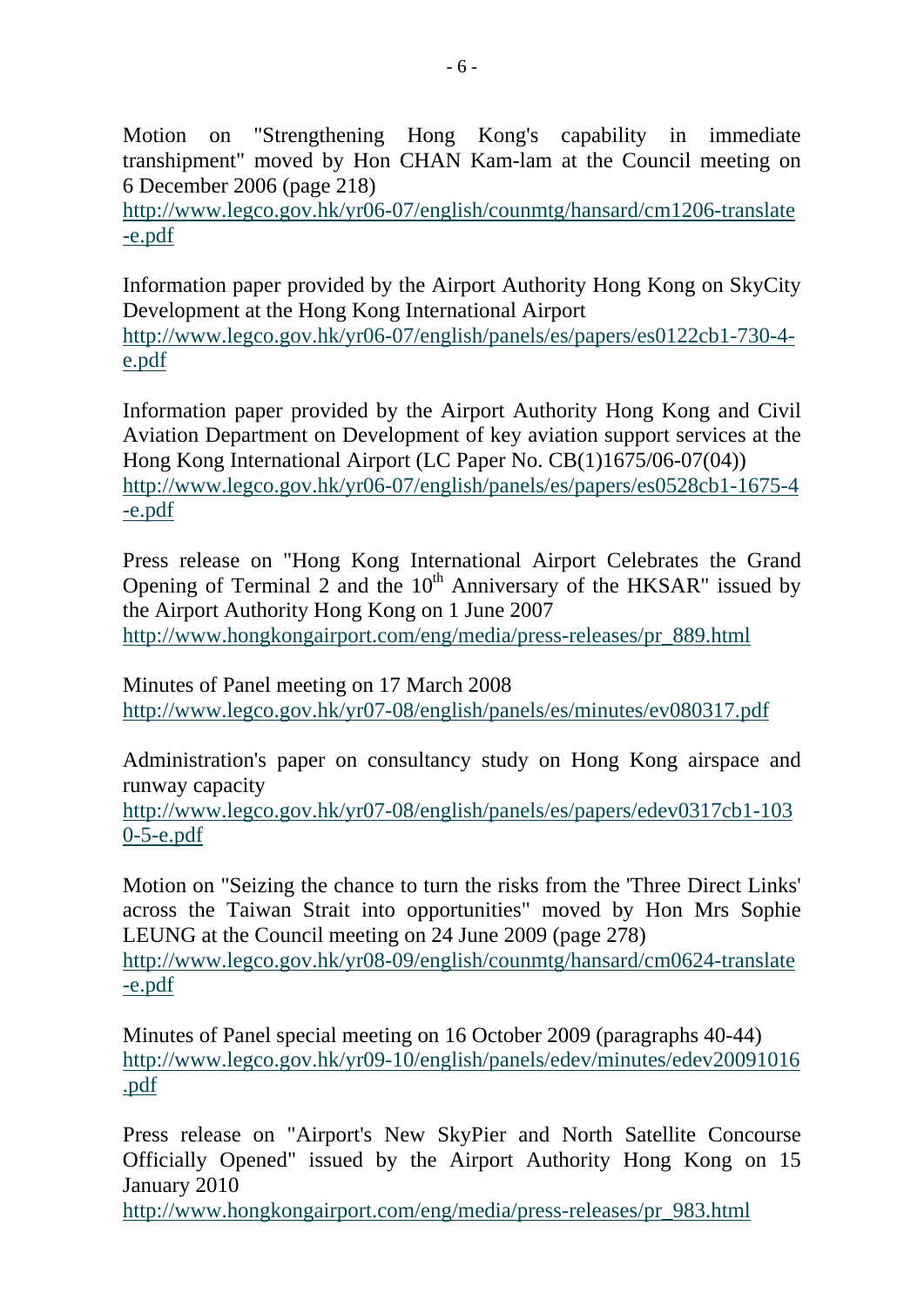Minutes of Panel meeting on 28 June 2010

http://www.legco.gov.hk/yr09-10/english/panels/edev/minutes/edev20100628 .pdf

Administration's paper on midfield expansion project of Airport Authority Hong Kong

http://www.legco.gov.hk/yr09-10/english/panels/edev/papers/edevcb1-2086- 1-e.pdf

Administration's paper on policy initiatives of the Transport Branch of the Transport and Housing Bureau

http://www.legco.gov.hk/yr10-11/english/panels/edev/papers/edev1015cb1-2 0-2-e.pdf

LegCo question on "Hong Kong International Airport Master Plan 2030" raised by Hon Albert CHAN at the Council meeting on 12 January 2011 http://www.info.gov.hk/gia/general/201101/12/P201101120136.htm

Motion on "Implementing the Twelfth Five-Year Plan" moved by Hon IP Kwok-him at the Council meeting on 31 March 2011 (page 5) http://www.legco.gov.hk/yr10-11/english/counmtg/hansard/cm0331-translatee.pdf

"Welcome to Hong Kong International Airport" on the website of the Airport Authority Hong Kong

http://www.hongkongairport.com/eng/business/about-the-airport/welcome.ht ml

"Hong Kong International Airport Master Plan 2030" http://www.hkairport2030.com/en/

LegCo question on "Hong Kong International Airport Master Plan 2030" by Hon Frederick FUNG at the Council meeting on 8 June 2011 http://www.info.gov.hk/gia/general/201106/08/P201106080081.htm

Council Business Division 1 Legislative Council Secretariat 13 July 2011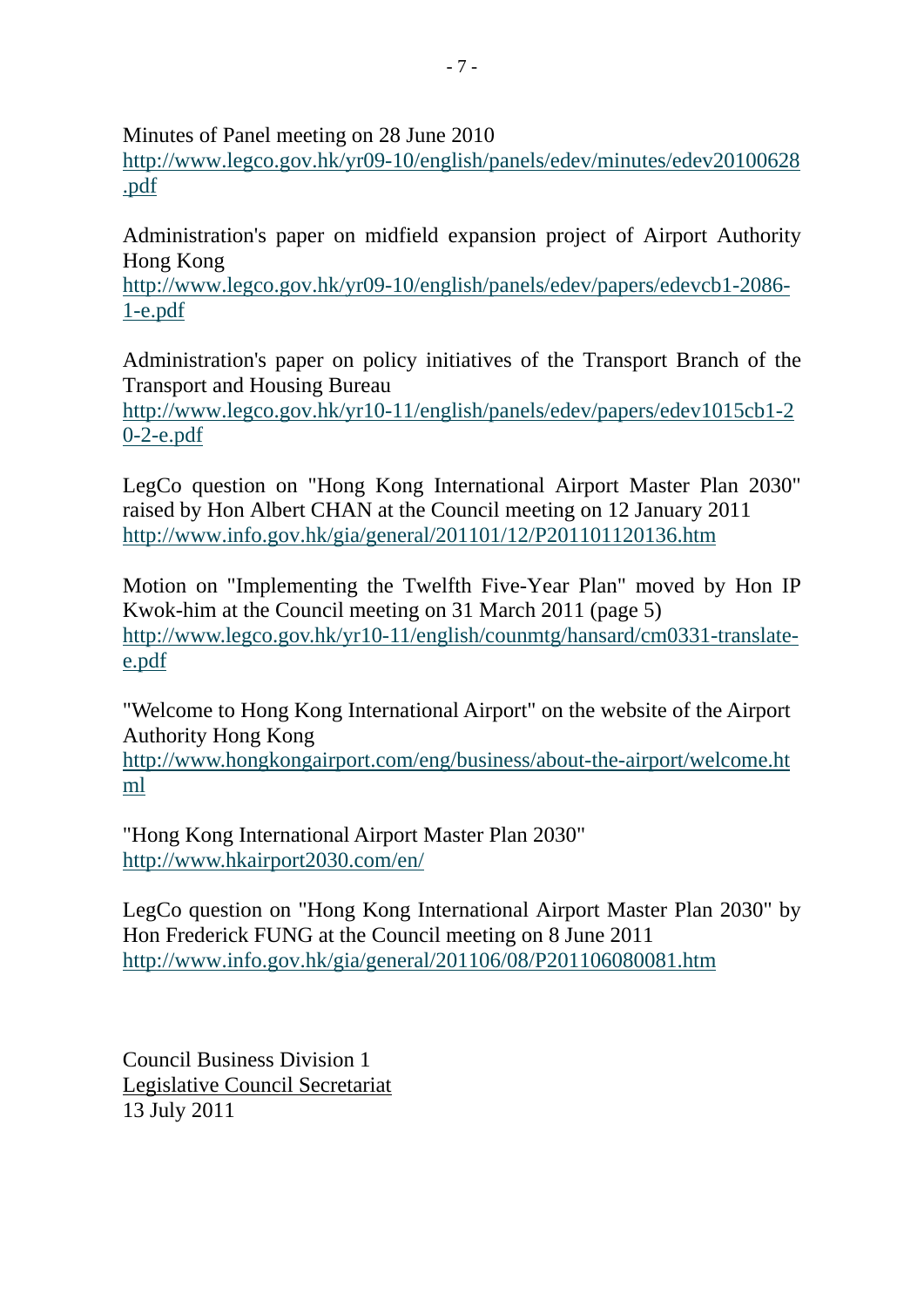## **Comparison of Two Options**

|                                        | <b>Option 1</b><br>(Two-runway System)                                                                                                                                                                                                              | <b>Option 2</b><br>(Three-runway System)                                                                                                                                                                 |
|----------------------------------------|-----------------------------------------------------------------------------------------------------------------------------------------------------------------------------------------------------------------------------------------------------|----------------------------------------------------------------------------------------------------------------------------------------------------------------------------------------------------------|
| <b>Total Airport Site</b><br>Area      | 1,255 hectares                                                                                                                                                                                                                                      | 1,905 hectares<br>(with around 650 hectares of newly reclaimed land)                                                                                                                                     |
| <b>Number of Runways</b>               | 2                                                                                                                                                                                                                                                   | 3                                                                                                                                                                                                        |
| <b>Runway Operation</b><br><b>Mode</b> | Existing North Runway dedicated for "Arrivals"<br>only<br>South<br>dedicated<br>Existing<br>Runway<br>for<br>"Departures" only, except on some occasions<br>where cargo and general aviation flights will be<br>allowed to land on the South Runway | New runway dedicated for "Arrivals" only<br>$\bullet$<br>Existing North<br>Runway<br>dedicated<br>for<br>$\bullet$<br>"Departures" only<br>Existing South Runway for both "Arrivals" and<br>"Departures" |
| <b>Runway Capacity</b>                 | 68 flights per hour, which could be translated into a<br>practical maximum capacity of 420,000 flight<br>movements per annum                                                                                                                        | 102 flights per hour, which could be translated into a<br>practical maximum capacity of 620,000<br>flight<br>movements per annum                                                                         |

**\* Source: The Airport Authority Hong Kong**

**http://www.hkairport2030.com/en/**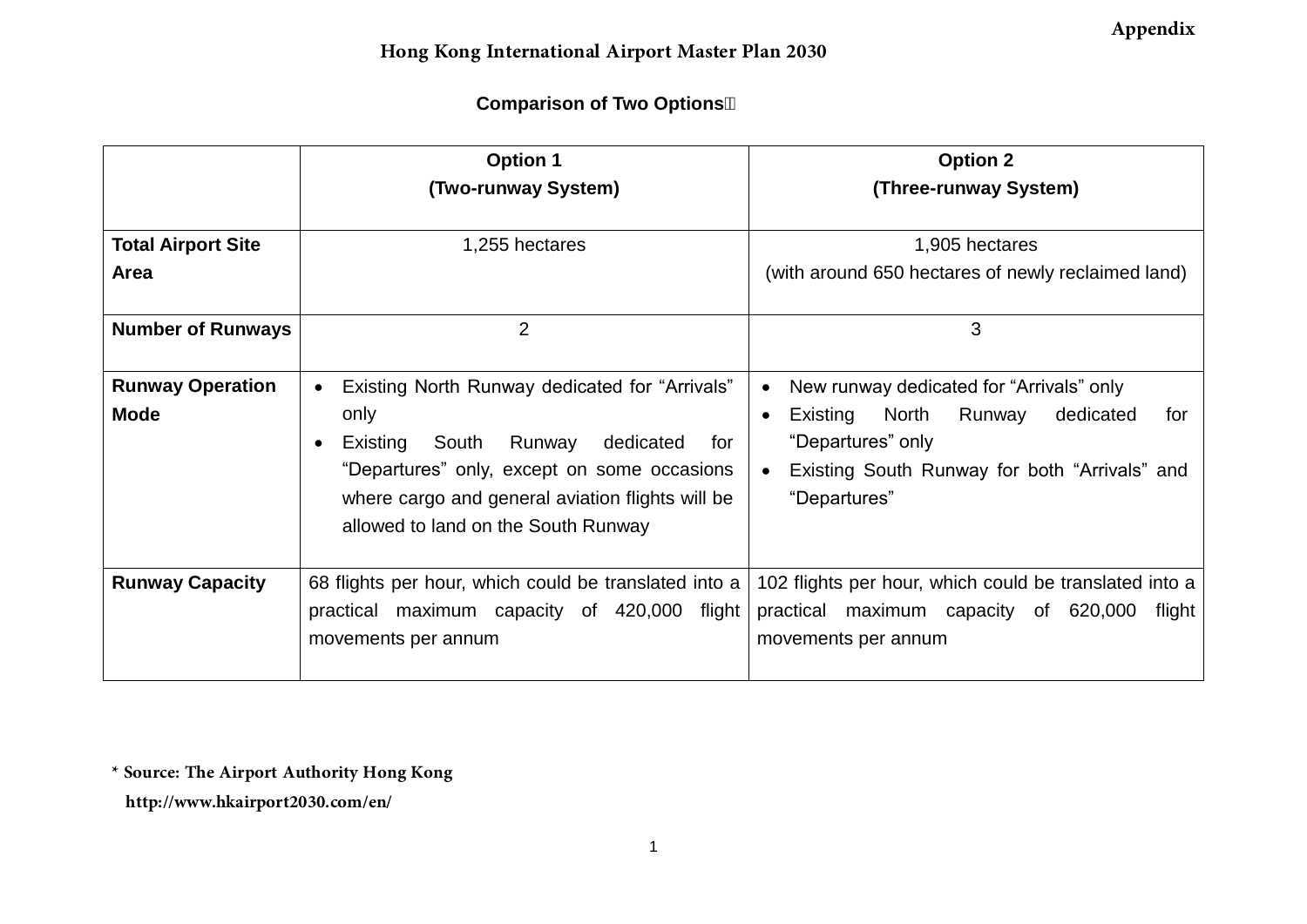| <b>Handling Volume</b>                       | Able to meet forecast air traffic demand up to                                                                                                                                                                                        | Able to meet forecast air traffic demand up to                                                                                                                                                                               |
|----------------------------------------------|---------------------------------------------------------------------------------------------------------------------------------------------------------------------------------------------------------------------------------------|------------------------------------------------------------------------------------------------------------------------------------------------------------------------------------------------------------------------------|
| after Development                            | about 2020 only<br>Forecast Annual Air Traffic Demand around 2020<br>Passengers<br>74 million<br>6 million tonnes<br>Cargo<br>Air traffic movements<br>420,000                                                                        | 2030 and possibly beyond<br>Forecast Annual Air Traffic Demand in 2030<br>97 million<br>Passengers<br>8.9 million tonnes<br>Cargo<br>Air traffic movements<br>602,000                                                        |
| <b>Investment</b>                            | HK\$23.4 billion<br>In 2010 dollars:                                                                                                                                                                                                  | In 2010 dollars:<br>HK\$86.2 billion                                                                                                                                                                                         |
| <b>Estimation</b>                            | At money-of-the-day prices:<br>HK\$42.5 billion                                                                                                                                                                                       | At money-of-the-day prices:<br>HK\$136.2 billion                                                                                                                                                                             |
| <b>Estimated</b><br><b>Economic Benefits</b> | An Economic Net Present Value (ENPV) of<br>$\bullet$<br>HK\$432 billion (in 2009 dollars) under an<br>50-year<br>assumption of<br>lifespan<br>of<br>the<br>infrastructure<br>Direct employment reaches 101,000 in 2030<br>$\bullet$   | An Economic Net Present Value (ENPV) of<br>$\bullet$<br>HK\$912 billion (in 2009<br>dollars) under an<br>assumption<br>of<br>50-year<br>lifespan<br>of<br>the<br>infrastructure<br>Direct employment reaches 141,000 in 2030 |
| <b>Development</b><br><b>Phasing Plan</b>    | Phased over 15 years between 2016 and 2030                                                                                                                                                                                            | Phased over 15 years between 2016 and 2030                                                                                                                                                                                   |
| <b>Terminal</b><br><b>Expansion</b>          | Expand Terminal 1 to over 650,000sqm<br>$\bullet$<br>Add more passenger facilities such as check-in<br>$\bullet$<br>reclaim<br>counters,<br>carousels,<br>baggage<br>immigration/<br>customs/<br>security<br>processing<br>facilities | Reconfigure Terminal 2 to accommodate both<br>$\bullet$<br>arrival and departure processing facilities                                                                                                                       |